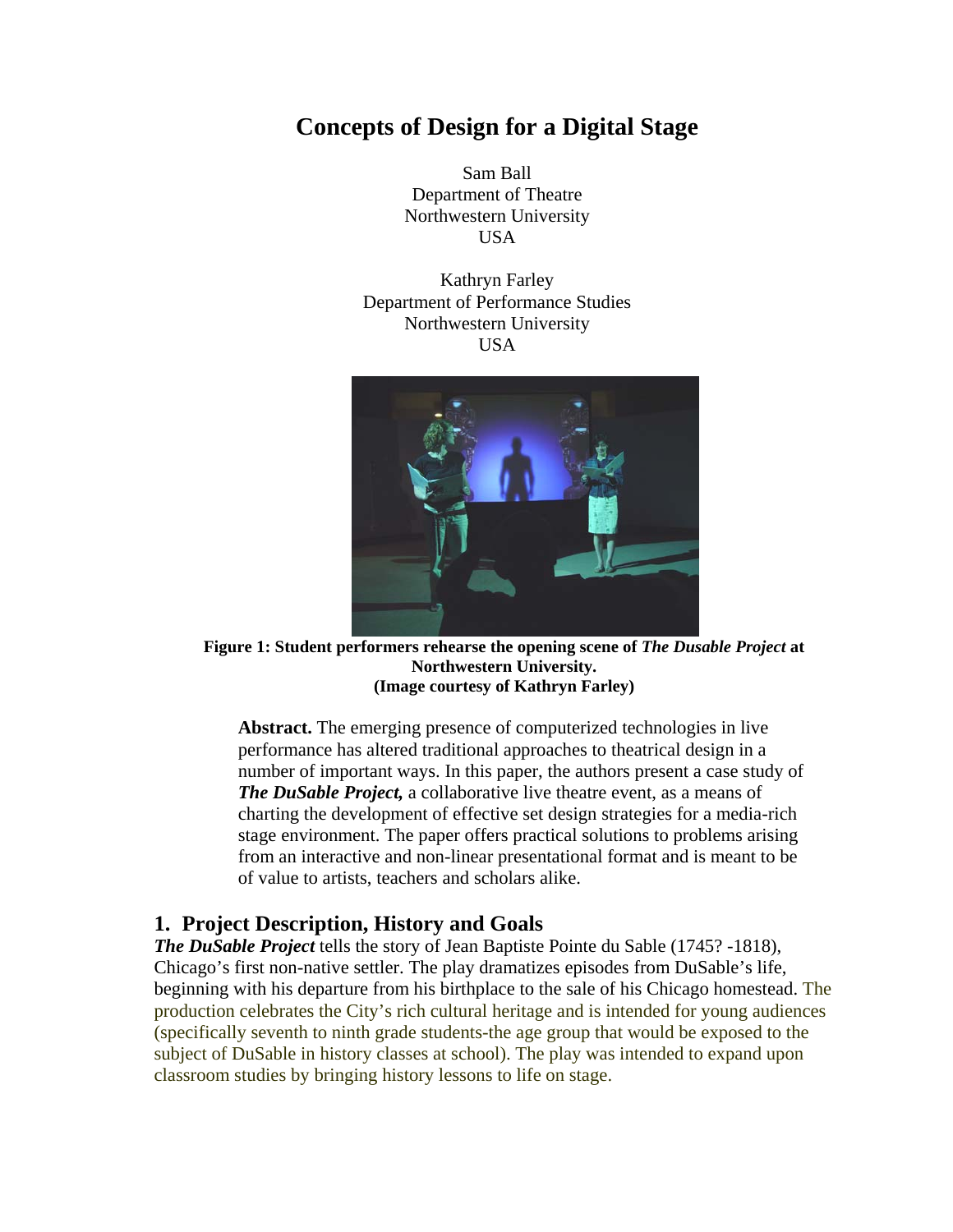Although DuSable remains a pivotal figure in Chicago's past, many details of his life have not been formally recorded. Historical speculation pertaining to his origins, family background and travels are numerous and varied. In fact, a definitive history of DuSable has yet to be written.

Legend holds he was an articulate, cultured, prosperous and diplomatic man, who effectively forged alliances between native and immigrant populations. He interacted with and became a member of many early Chicago communities, including groups containing Native-American, European and African peoples.

*The DuSable Project* presents the adventures of Chicago's first settler in classic improv comedy style. An ensemble of six actors assumes multiple roles in the story (such as DuSable, his wife Kittihawa, various family members and the friends and associates he meets along his travels). Live music (an important feature of improv) helps to define the mood of each scene. DuSable and his wife Kittihawa serve as the story's narrators and central characters; unlike the other roles, the same actors play these characters throughout the story.

In drawing on comedic improvisational forms, *The DuSable Project* approaches the subject of Chicago's origins in a humorous, forthright and revealing manner, allowing the story to be accessible to young audiences, yet containing more sophisticated references for all ages. The comedy techniques employed in the production represent an art form indigenous to Chicago (the improv tradition was born in the City and perfected by members of such pioneering theatre companies as The Compass, Second City and ImprovOlympic). In terms of its significance as a theatrical genre, improvisational comedy is notable for promoting a high level of audience/performer responsiveness.

By incorporating non-linear storytelling techniques and interactive imagery the play seeks to tell DuSable's story in a multi-layered fashion: by weaving together the many scholarly accounts of his life into the skeletal bones of a historical record that is incomplete at best. By introducing multiple perspectives on past events, and attempting to bridge the gaps in the recordation of his life, the intention is to introduce the audience (composed mostly of students) to history's complexity and nuance. In addition, each performance presents a unique opportunity for audience members to personalize the past, by making pieces of DuSable's story their own.

The text of play is based on *DuSable,* a script devised and developed by Zellner in collaboration with Red Path Theater (Illinois' only Native American theatre company). Readings of the play have taken place at the Chicago Historical Society, Truman College, and as part of the first annual Juneteenth Festival of African-American theatre at the University of Louisville.

The work was subsequently adjusted from traditional proscenium presentation to include 3-D technologies with the assistance of members of University of Illinois' Electronic Visualization Laboratory. This version imagined the story in a virtual reality landscape. Due to cost and scheduling restrictions, though, only a few scenes of the play could be realized using a 3-D format. Such a platform required a lengthy and arduous pre-production period,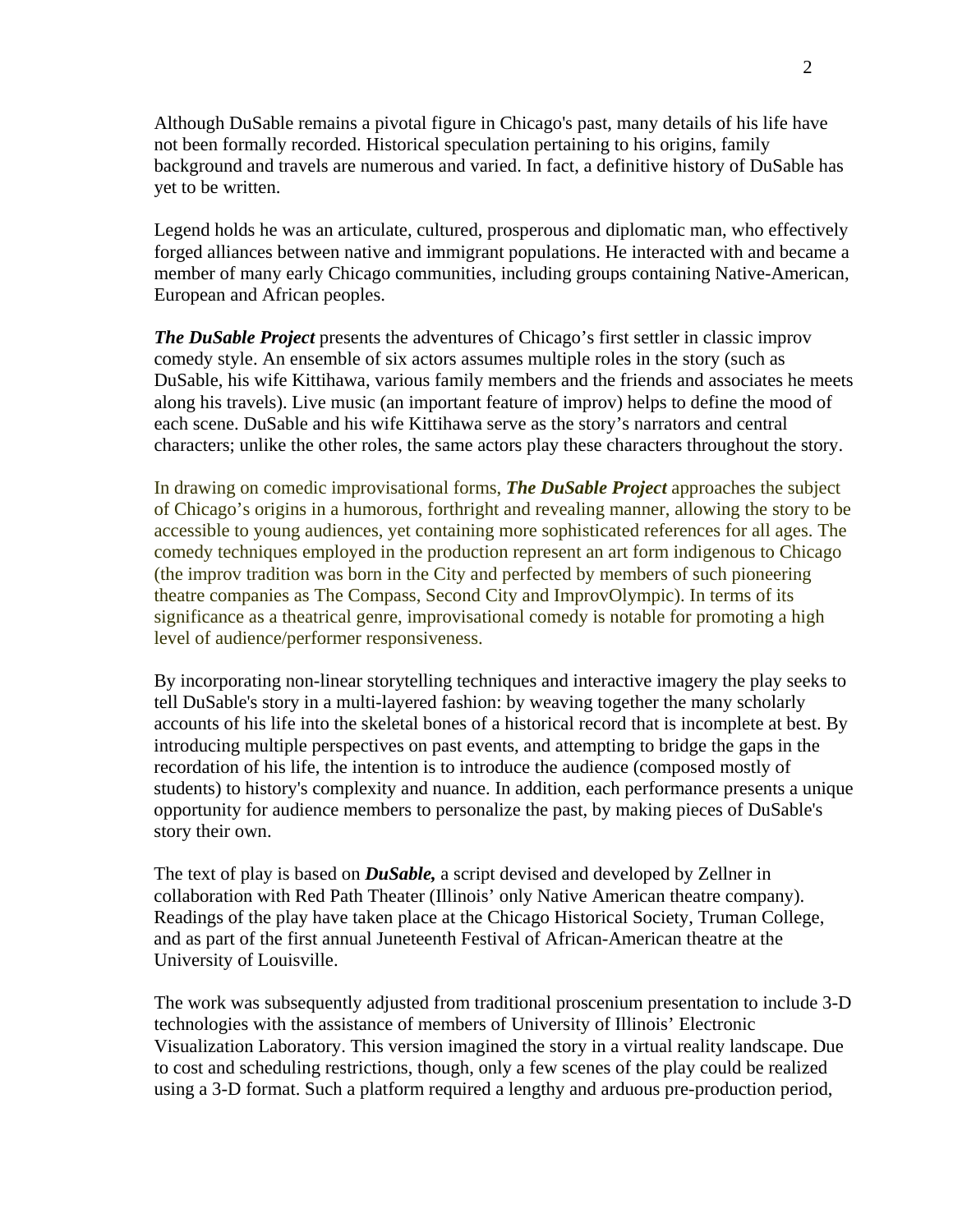involving storyboard, modeling and graphic design phases of completion. Ultimately, such an endeavor proved to be too labor intensive and expensive to pursue further.

In late spring of 2003 a multidisciplinary group of theatre artists composed of students, staff and faculty members received a grant of \$10,333.00 from Northwestern University's Center for Interdisciplinary Research in the Arts to reconfigure the play to a more mobile, adaptable and cost efficient model of production-one better suited for campus use. The Project brought together practitioners from the disciplines of Theatre (the co-author of this paper, as well as Professor Sandra Richards from Northwestern and Professor David Saltz of the University of Georgia), Performance Studies (co-author), and Digital Media (Dan Zellner of Northwestern University Library and independent playwright) to actively experiment with concepts of design for a digital stage, and to coalescence individual approaches to the creation of digital art works for a live audience.

Most important, though, *The DuSable Project* provided Northwestern undergraduate and graduate students the unique opportunity to conceive, design and present an original multimedia work of historical content, and to receive hands-on training in improvisational comedy techniques and digital media design in the process.

When the collaborative group met in the fall of 2003, we decided to immediately make contact with the various Chicago cultural groups working to preserve DuSable's legacy, in order to invite them to participate in the creation of a new version of the play's text. These groups included: Friends of DuSable and The DuSable League, as well as members of the Haitian, Catholic and Native American communities. We met with representatives from these organizations throughout the autumn in to discuss the script and review details concerning the numerous historical and scholarly accounts of DuSable's life. Zellner (the playwright) began to revise the text, based largely upon feedback obtained from the cultural groups.

Originally we intended to perform the completed play during the month of February 2004 in conjunction with Black History Month celebrations on Northwestern's campus. However, given our commitment to working with the cultural groups to revise the script, such a plan was not feasible. We decided, instead, to present a staged reading of one scene (that had undergone extensive modification) to members of the university community in the spring. Working on the scene would enable Zellner to experience the text in performance- a crucial step in the play's developmental process.

On April 28, 2004 we hosted **The DuSable Project Community Colloquium** in the Clarence L. Ver Steeg Faculty Lounge of the University Library. The night's events consisted of the presentation of one scene from the play, followed by a roundtable exchange of ideas led by the collaborative team members and cultural group participants. The audience consisted of scholars, artists, teachers, community activists, students of all ages and City of Chicago representatives.

To realize the scene, we assembled a group of four student performers (three undergraduates and one graduate student) to begin working on the text in late March, allowing one month of rehearsal time before the presentation. The performers possessed varying levels of acting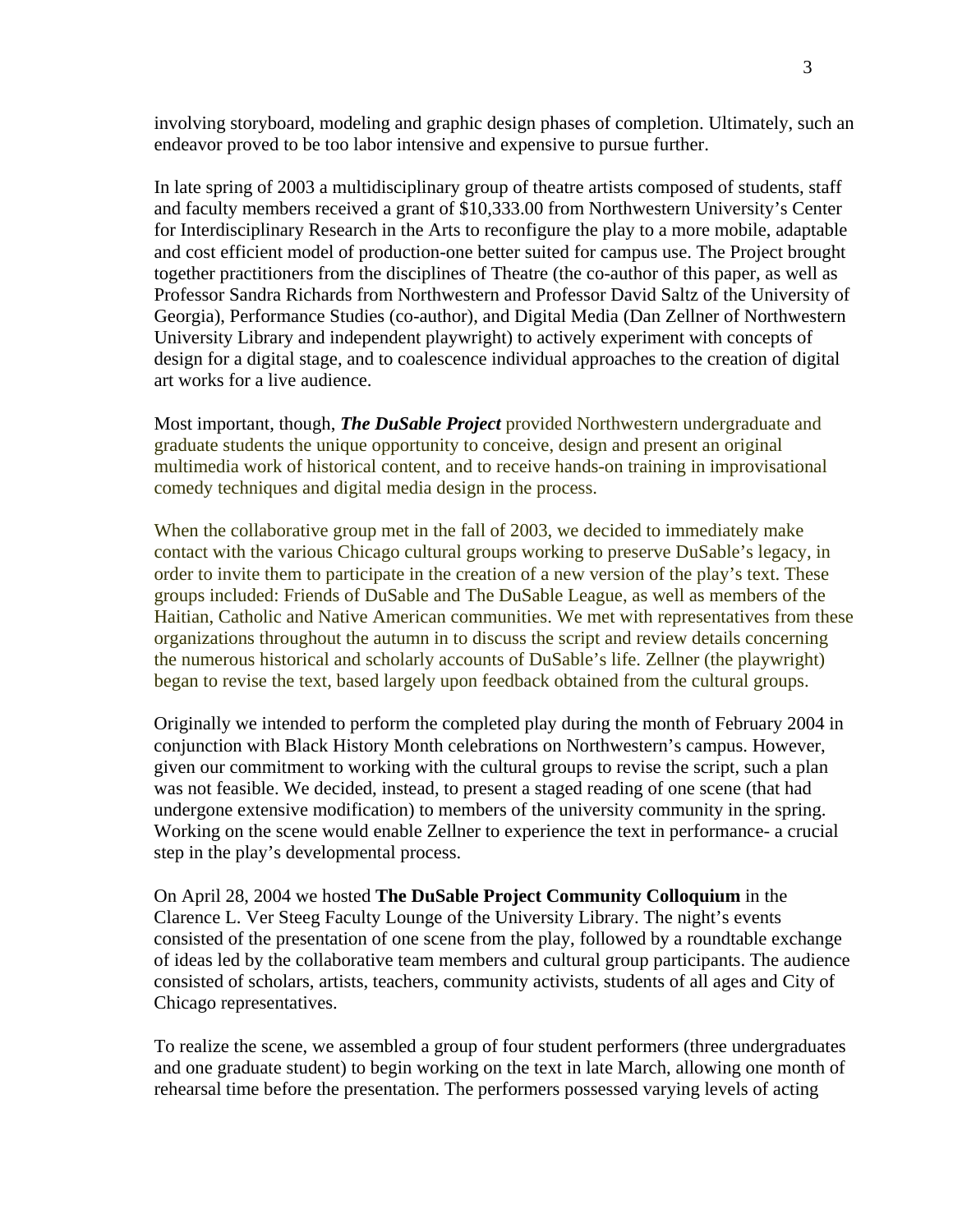experience and represented departments as diverse as Radio/Television/Film, Performance Studies and Mechanical Engineering.

## **2. Digital Stage Configuration: The Challenge of Physical Placement**

The stage design for *The DuSable Project*, like any theatrical production, is predicated on the demands imposed by a specific physical location. The challenge for a set designer working within a digital stage environment is to utilize the given space to accommodate technological instrumentation, while simultaneously providing the performers and director with the largest possible playing area. Also, equipment must be placed near enough to the projection surfaces to be effective and in close enough range of the technical personnel in order to be manageable. Meaning, technology must be placed unobtrusively yet accessibly throughout the stage area, in order to ensure freedom of movement, on one hand and ease of operation on the other.

Besides dealing with issues of equipment placement, *The Dusable Project* collaborative team confronted two major obstacles relating to the set: mobility and cost. First, because the show was designed to be performed in various campus venues, it was mandatory that the set be mobile and easily transportable. Second, set-related costs could not exceed the \$1,500 allotment in the budget. To answer both requirements, we decided to use a pre-configured, portable stage apparatus, as devised by Zellner and members of his theatre company Studio Z theatre company in consultation with members of The University of Illinois-Chicago's Electronic Visualization Laboratory. This platform included the following equipment:

- -Three InFocus LP350 DLP projectors
- -Disney Rear Projection screen outfitted for theatre use
- -PC configured for digital theatre (dockable hard drive and dual head video card installed)
- -AV/Projector cart with configurable mirror to cut projector throw distance
- -Boss JS-5 JamStation sequencer
- -Fender P-250 portable audio system with speaker stands
- -Multimedia Presentation Software (Arkaos and Scala Programs)
- -Digital scenery/object gallery

Studio Z's stage apparatus required two people approximately forty-five minutes to assemble and could be easily broken down for transport into a van or other large vehicle. The platform's ease of assembly and delivery would permit us to travel form one location to another quickly and efficiently.

For the purposes of the staged reading, though, mobility became less of a concern. The library space could be easily transformed into a stage environment, with the added benefits of being able to accommodate an intimate audience of approximately forty spectators and having a central campus location. In many ways the room functioned as a black-box theatre or malleable performance space, in which the location could be adapted to the specific requirements of our production.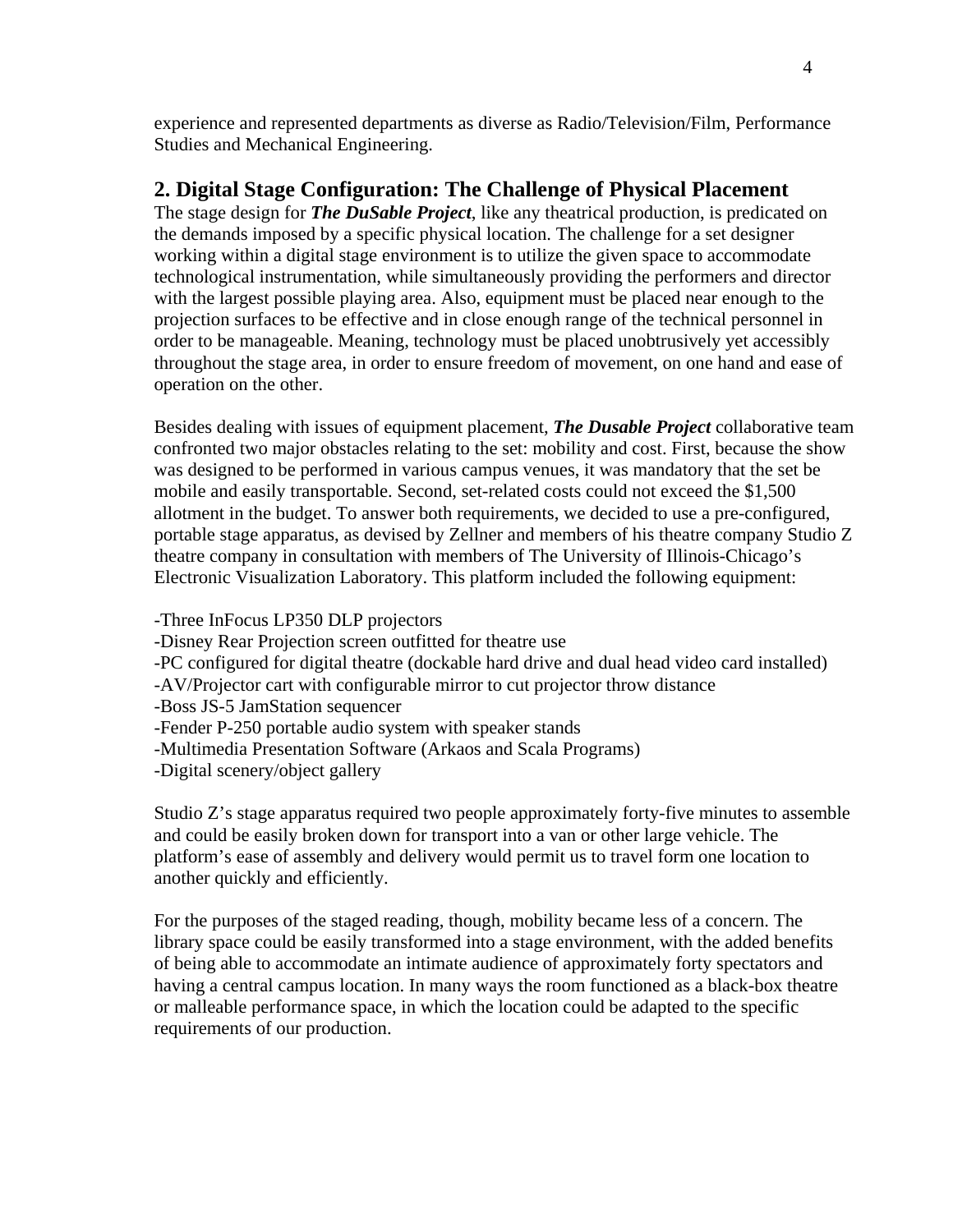

**Figures 2 and 3: Set design illustration and equipment placement in stage space. (Images courtesy of Sam Ball)** 

Figure 2 shows the stage configuration of *The DuSable Project*. In the design, an object defines the playing area (in this case an oval, lightly-colored piece of carpeting). Two video projectors mounted to the left and right-hand stage walls light the actors from above (as depicted in Figure 3). A large rear-projection screen (with video projector in back) occupies the center-stage position. In addition to providing necessary lighting, these three projectors also display computer-generated imagery simultaneously onto the floor of playing area and the center-stage screen, and, in some instances, directly onto the players' costuming, depending on their movements on stage.

For the reading, the set design had to be adjusted slightly to accommodate the University Library space. For example, a piece of carpeting was not required to define the playing area as the Ver Steeg Lounge contained light-colored flooring. Thus, imagery could be projected onto the existing carpeting with no difficulty. In this setting, we opted to place the two computer operators who ran the show just outside the playing area, very close by the actors on stage. These operators (situated in the far-downstage right area of the platform, as depicted in Figures 4 and 5 below), sat at small tables containing audio, lighting and computer equipment to manipulate the graphic imagery, lights and sound during the performance. A live guitarist playing Blues (another Chicago-based artistic tradition) was positioned on the other side of the stage, directly across from the two computer operators.



**Figures 4 and 5: Digital stage configuration with computer operator just outside the playing area on stage. Unlike this model, however, our project utilized a single rear-projection screen set-up with two wall-mounted video projectors.**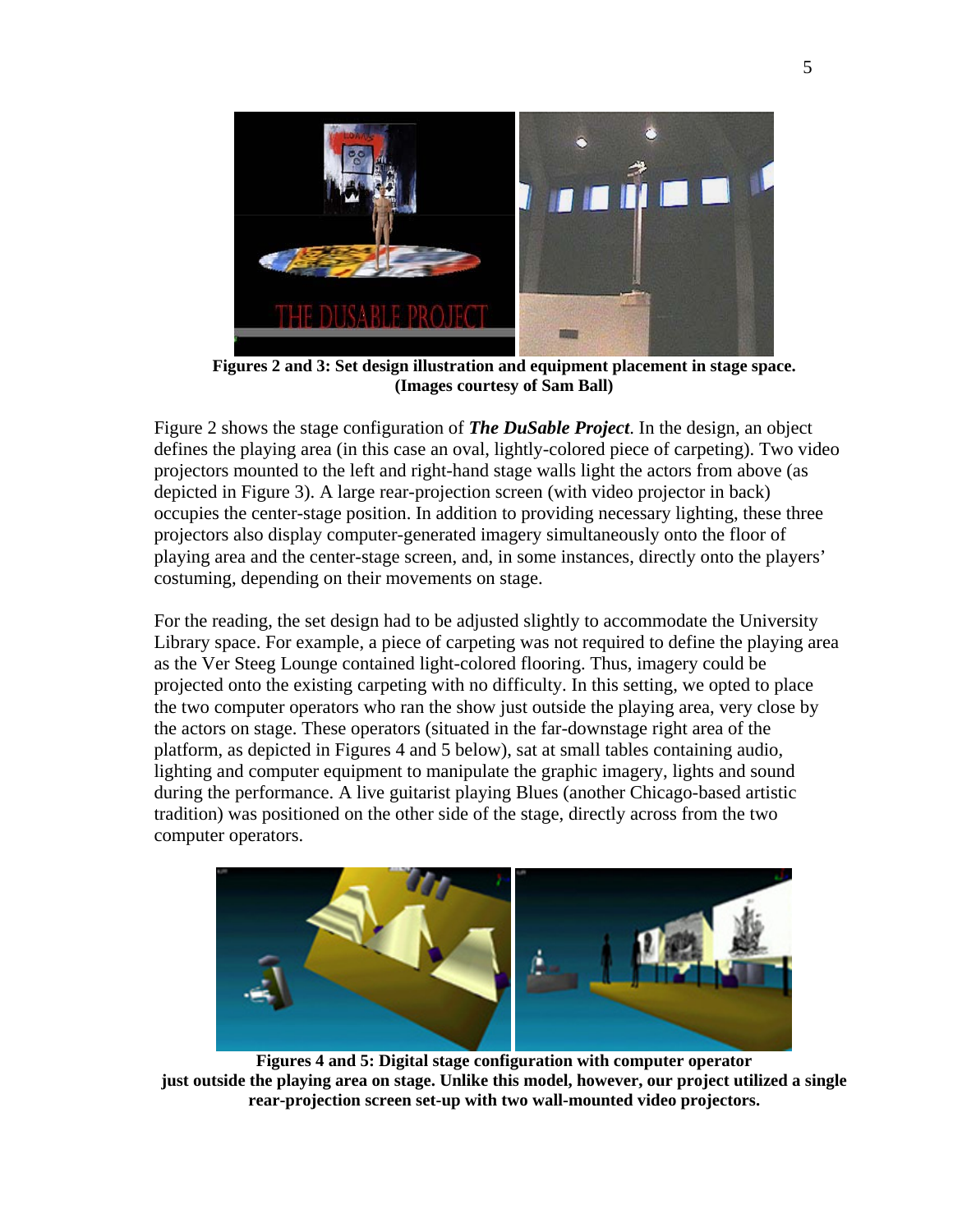#### **(Images courtesy of Kathryn Farley)**

This arrangement of equipment and personnel achieved the desired goal of allowing the actors to move unencumbered throughout the playing area and behind the screen. Also, equipment was easily accessible to the technical personnel running the show. More important, though, this configuration served to integrate the technical and artistic aspects of the production within a single visual framework. The performers, computer operators and musician (the complete cast of live players) balanced the stage picture evenly, providing a visual reminder of their symmetrical (equally significant) artistic contributions.

## **3. Non-Linear and Participatory Dimensions of the Narrative**

Thematically, *The DuSable Project* encourages audience members to recognize historical accounts for what they are: namely, human explanations (complete with inaccuracies and imperfections) of recorded actions that shape our understandings of the world. By performing pivotal events in the history of Chicago and DuSable's own life, the work attempts to bridge absences in the "official" recordation of the City's founding. In addition, by dramatizing multiple accounts of DuSable's life young audience members are challenged to make up their own mind about who he was, and, in doing so, to actively question the validity of historical methods in presenting "truths" about the past.

The text of *The DuSable Project* is composed in such a way as to help audience members understand how to challenge historical authority. The story contains a branched structure, meaning there are numerous directions in which the plotline can travel. During performance, the audience assumes the position of pilot of the text, having the ability to select and navigate through various plot options to advance the story forward. These options correspond to absences in the "official" recordation of DuSable's life and the founding of Chicago-events that historians have attempted to explain and contextualize. Often, though, these accounts are contradictory. In the play, Zellner has opened-up scholarly speculation concerning DuSable's origins, motivations and character traits for audience consideration. By presenting the moments of DuSable's life that have been the subject of historical study as narrative options in the text, the script cleverly allows for the articulation and examination of many contradictory theories.

The play's storyline is configured according to audience suggestion the live performance- the defining characteristic of improv comedy. The scene dramatized for the **Colloquium**, for instance, focused on DuSable's background and route to Chicago. In this sequence, the text offers the audience the ability to choose between three explanations of his birthplace and journey to the Midwest region. Historical explanations pertaining to Haiti, Canada or Southern U.S. influences on his life are provided for selection. The play's narrators offer these options to the audience, along with various artifacts and documents provided by the historians. Meaning, options are contextualized with historical evidence (illustrated visually on stage via the projected imagery which is detailed in the next part of this paper).

The final selection of a plotline option, in keeping with the democratic nature of improv comedy, is determined by a majority vote (either by hand or vocally). It is important to note, however, that after a selection had been dramatized, the story returned to a central point in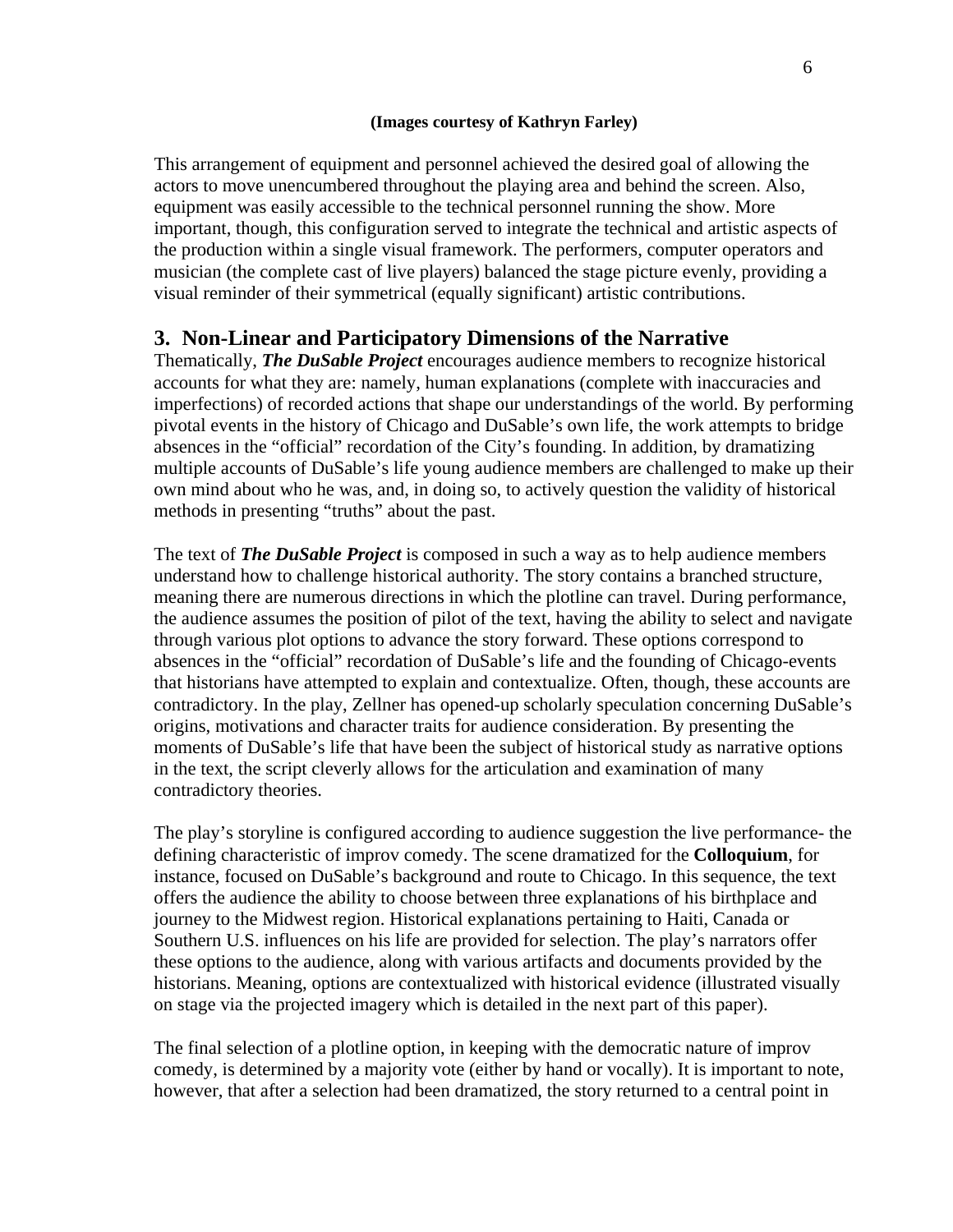the text so that information arising from the options not selected could be conveyed to the group.

## **4. Developing a Unified Aesthetic: The Challenge of Technological and Narrative Coherence**

To carry out the goal of empowering audiences to question historical methods and influences, themes relating to "playing with time" and "combining the old with the new" form the basis of the production's unifying aesthetic framework: a collage of images that can be added to, subtracted from or reassembled during a scene or sequence of scenes. These collages would mix historical materials (maps, charts, illustrations, snippets from historical texts and other scholarly papers) together with digital photographs, video, and computerized renderings of locations and physical settings. The aim of designing such a multifaceted collage motif was to create an immersive, tactile and multilayered stage environment-one that complicated, rather than complimented what was happening on stage.

In keeping with the play's thematic content, collages visually emphasize the complexity of history and the overlapping nature of memory. The mixing, blending and entwining of collage imagery mirror the complex processes required to not only to recall past events, but through the act of performance, to relive them anew on stage. Similar to the story making methods presented, collages are multi-voiced and aesthetically autonomous. Comprised of numerous sources, styles and types of visual data, collages uphold a collective and multicentered points of view (as opposed to a historical text which is dominated by a single voice or perspective). Further, the fluctuation of movement from one collage to another reinforces the notion that history is an evolving course of action, rather than a linear chain of events.

As conceived, each collage would be infinitely rearrangeable. During the show, imagery is accessible via a midi-keyboard. On the board, each separate image occupies its own key. The order of appearance of any image, however, would not be predetermined. Rather, the computer operator would possess the ability to select and compile images for a specific collage spontaneously in live performance. Thus, every collage will be unique and impossible to replicate. Like the performance event itself, collages would take on the persona of living, evolving being, rather than a static collection of objects.

For example, the opening collage (depicted in part in Figure 6 below), if spontaneously delivered, would depict both the forward and backward progression of time simultaneously. Within the same visual canvas a patchwork of imagery interweaves artifacts from the past with present-day cultural reference points and orders them randomly (giving them equal weight). Such a random arrangement of visual information permits audience members to recognize how vestiges of the past manifest themselves in present day life. Such a flexible presentational format gives rise to a form of historical analysis that is more accessible, familiar and immediate to young people.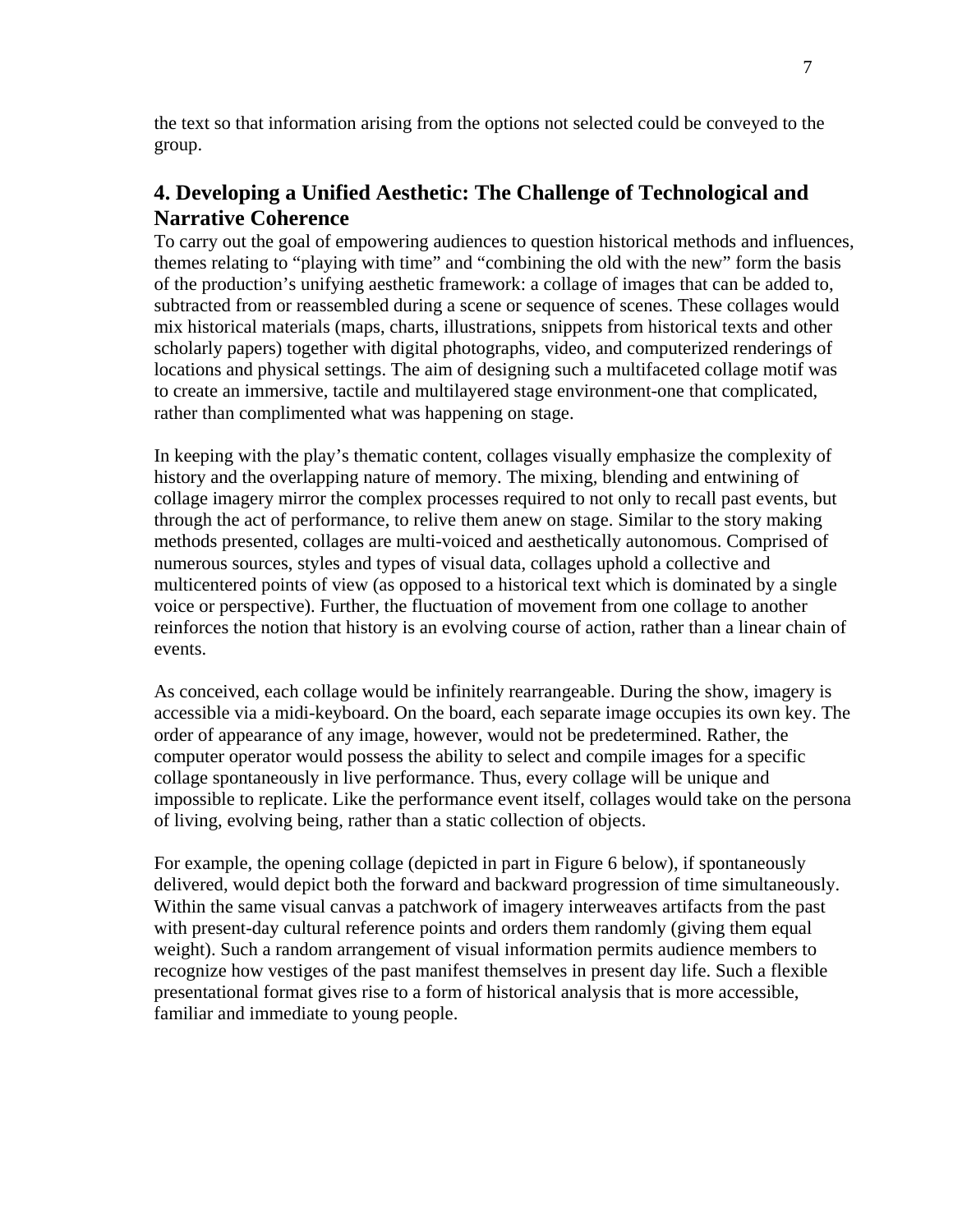

**Figure 6: Opening sequence collage: present-day Chicago. (Image courtesy of Sam Ball)**

In practice, however, such flexibility was not possible. First, two operators were required to run the show for the reading, not one. The first operator controlled the images from the two wall-mounted side projectors onto the playing area surface, the other managing the flow imagery onto the center screen. To require these two separate operators (one a collaborative team member and the other a technically-skilled undergraduate student), not to mention their individual computers, to act as one, would have been impossible. An uncoordinated (unsynchronized) effort on their part of the operators would have been obvious to the audience, as images would have appeared in a scattered fashion on the projection surfaces, possibly disorienting the actors. Second, the imagery was constantly being adjusted to modify artistic and dramaturgical content, to better adjust to actor's movements on stage and to maximize the theatrical potential of the space. The computer operators did not have enough time to familiarize themselves with the finalized imagery, nor was the imagery itself in a state of preparedness to allow for spontaneous retrieval. For the purposes of the reading, the show's imagery was pre-made and pre-ordered.

The pre-configured ordering of the images, though, did not detract from their visual appeal and dramatic impact. Aesthetically, multiple layers of images added texture to a given scene. Further, the action of constructing, deconstructing and reassembling collages built momentum for a succession of events, while focusing attention on a specific image or moment in time.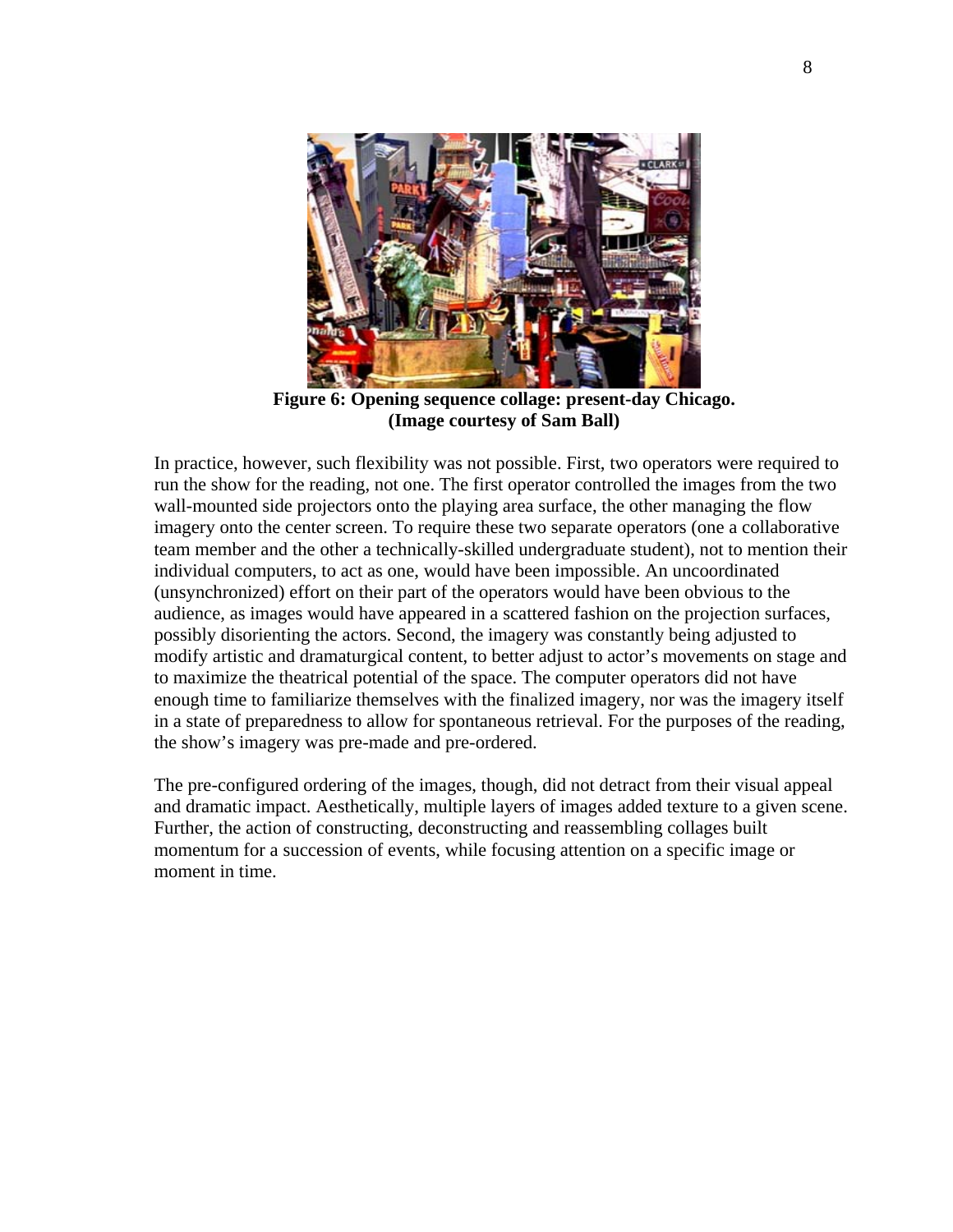

**Figure 7: Collage introducing DuSable: various depictions of his person and homestead with contemporary Chicago in the background. (Image courtesy of Sam Ball)** 

Figure 7 illustrates various interpretations of what DuSable may have looked like. This collage has, as its backdrop, scenes from contemporary Chicago life-again forging a connection between the past and the present in one visual landscape. In this moment of the play the main character appears on stage for the first time. The collage, though, instead of placing DuSable in a fixed location or period of time, introduces the idea that he is viewed differently by different people, and, subsequently there are numerous ways to describe and understand him. No single explanation is better (or more legitimate) than another. Further, although his story is relevant to all time periods, he is also distinctly human; his corporeality represented on stage by the live actor who may or may not resemble one of the three illustrations offered regarding his physicality.

Figures 6 and 7 points to the ways in which the projected imagery in this production moved beyond the traditional functions of scenography. Instead of merely providing a backdrop for performers' activities, the projected visual text of *The DuSable Project* played an integral role in maintaining the interactive character of the stage environment by encouraging audience members to make up their own minds regarding the validity of the historical material presented.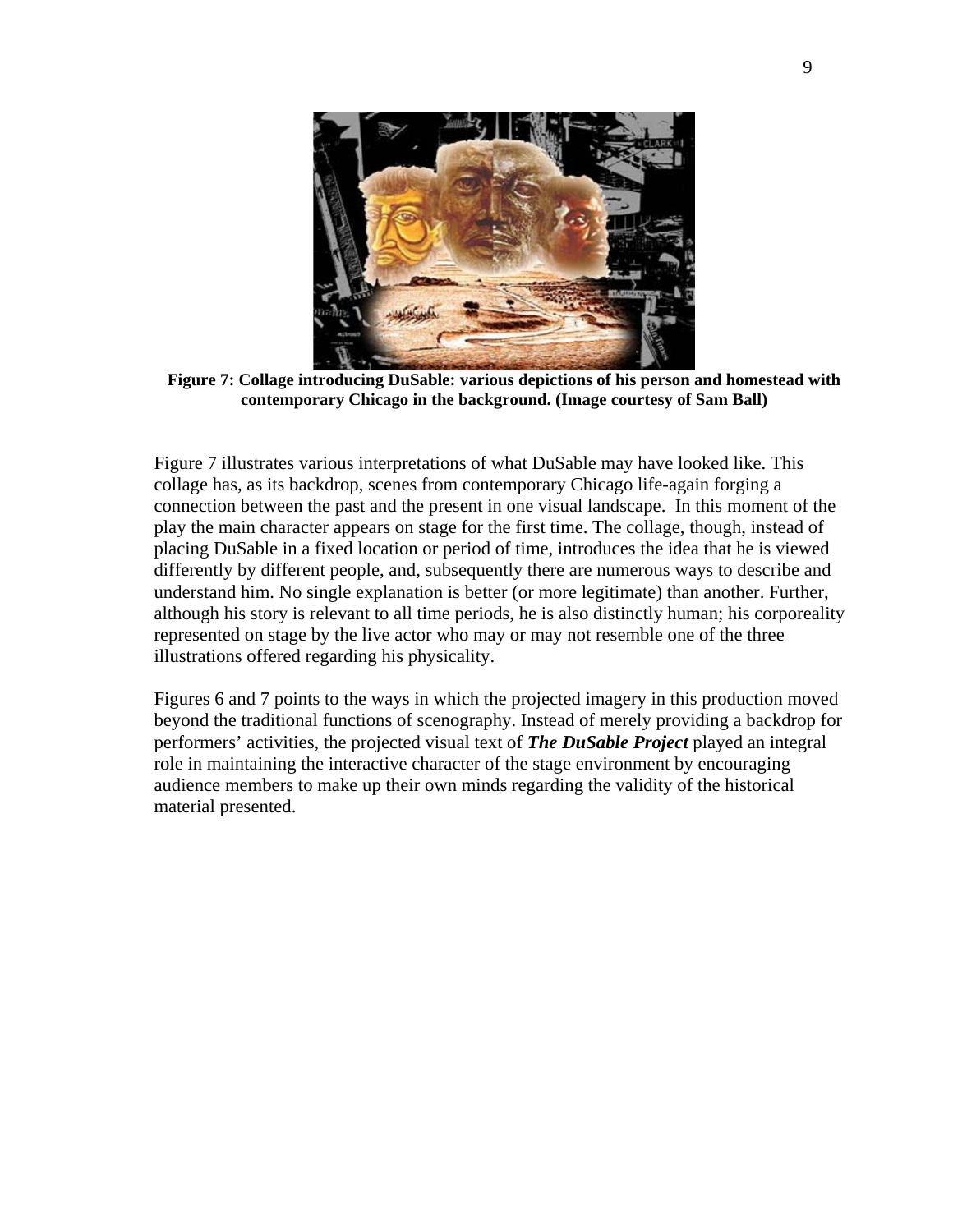## **5. The Challenge of Usage**



**Figure 8: Interactive imagery: Northwestern performers rehearsing for the staged reading. (Photo courtesy of Kathryn Farley)** 

In theory, the stage apparatus, narrative devices and projected imagery would work cooperatively to empower the audience to act in a participatory capacity. In practice, however, some of the production's interactive features operated more effectively than others.

The portable stage platform attempted to optimize the participatory nature of the storytelling form by establishing a user-friendly setting. In performance, though, the apparatus worked less efficiently than expected. Specifically, a few pieces of technical equipment malfunctioned for part of the show (as can be expected in live situations). For example, during the opening sequence (the collage of Chicago's past and present) one computer lagged a few seconds behind the other machine, leading to a jagged presentation of images. Mysteriously, the computer corrected itself a few minutes into the show, and the imagery was synchronized thereafter. The glitch reinforced the need to establish a well-conceived back-up plan that could address technical breakdowns when (not if) they occurred; a detail we had considered but not sufficiently developed for implementation in a real-world setting.

The unique storytelling strategies employed in the work (described in section three of this paper) were intended to promote heightened levels of performer-audience responsiveness. By selecting various narrative options, audience members would help to determine the path of DuSable's journey and, in so doing they would become full-fledged collaborators in realtime story making processes.

In the staged reading, the narrative selections were greeted with a wide range of reactions from the audience, everything from awe to indifference. The student performers were prepared for many responses, yet they appeared to be quite frazzled by audience members who were unwilling to voice any preference relating to options for the plot. In short, they were not prepared for an uncertain response, or no response at all. After the event, one of the collaborative team members remarked that a lengthier rehearsal period would have allowed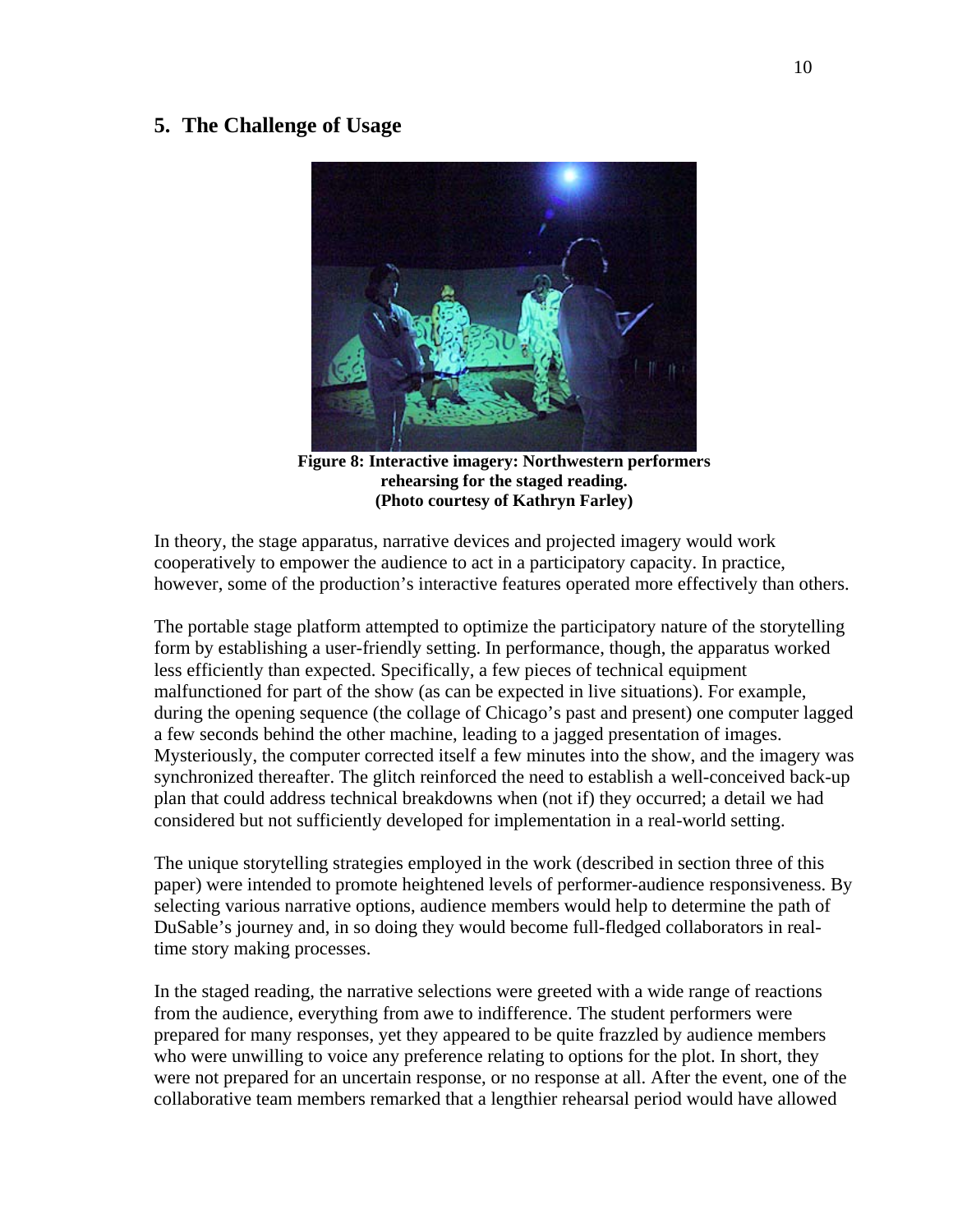the actors to become more comfortable with the operational format so as to react more spontaneously to audience suggestion (or lack thereof). Working within a multimedia environment is tough enough on trained improv actors; neophyte performers require additional time to adjust not only to the equipment but also to each other and the presence of live audience members. We learned from this experience that an interactive media-intensive format necessitates a great deal of rehearsal time with actors.

The selection of this particular scene from the play might have also contributed to the actors' feelings of unease. The scene dramatized in the reading set up the semiotic codes of the performance, laying down the foundation for they ways in which the audience were asked to participate in the play. In this scene a plotline option is presented for the first time to be considered by the audience. Separating the events of the scene from the larger context of the story might have confused audience members about what the production (specifically the text and actors) were requiring them to do. Clearly, the audience's bewilderment caused the actors to become anxious (and to project their own discomfort back onto the audience). The truly reciprocal exchange of energies communicated between the audience and performers during the staged reading suggest that a heightened level of interactivity was achieved. On the other hand, though, it also reveals the fact that the collaborative team had proceeded with faulty, or at the very least naïve assumptions regarding a theatre audience's enthusiasm for and engagement with interactive formats. Were audience members unwilling to participate in the ways in which we had prescribed or was the interactive format itself a cause of anxiety? Future productions of the completed play will help to determine the answer. These will take place once the script has been finalized.

While exhibiting apathy towards the narrative options presented, the audience was much more emotionally engaged with the projected imagery. Younger spectators, particularly, greeted each collage with enthusiastic audible responses. Many audience members approached collaborative team participants after the reading to relay their favorable impressions of the imagery. Adults remarked on the complex and nuanced dimensions of the projected text. They thanked us for encouraging them work hard at making meaning of each collage. Young viewers commented the images were "cool" and "fun". One university student stated that the imagery reminded him of playing a video game, except that in the play the imagery felt more immediate and immersive. Thus, the projected text successfully fulfilled the goal of helping to create a visceral and aesthetically engaging stage environment for the audience to experience.

### **6. Conclusion**

*The DuSable Project* represents an integrated approach to digital stage design-one that effectively weighed the needs of the live participants and the demands of technology against the physical limitations of a given location. The project's set design is notable for its constructive allocation of space, its dynamic aesthetic framework and its ability to carry out some of the work's interactive objectives. The design also promotes innovative approaches to using a single technology for multiple purposes (a video projector, for example, functioning as a lighting source and projection instrument), and adopting pre-configured stage apparatuses for the purposes of producing multimedia theatre works in university settings (where cost, flexibility and mobility are primary considerations).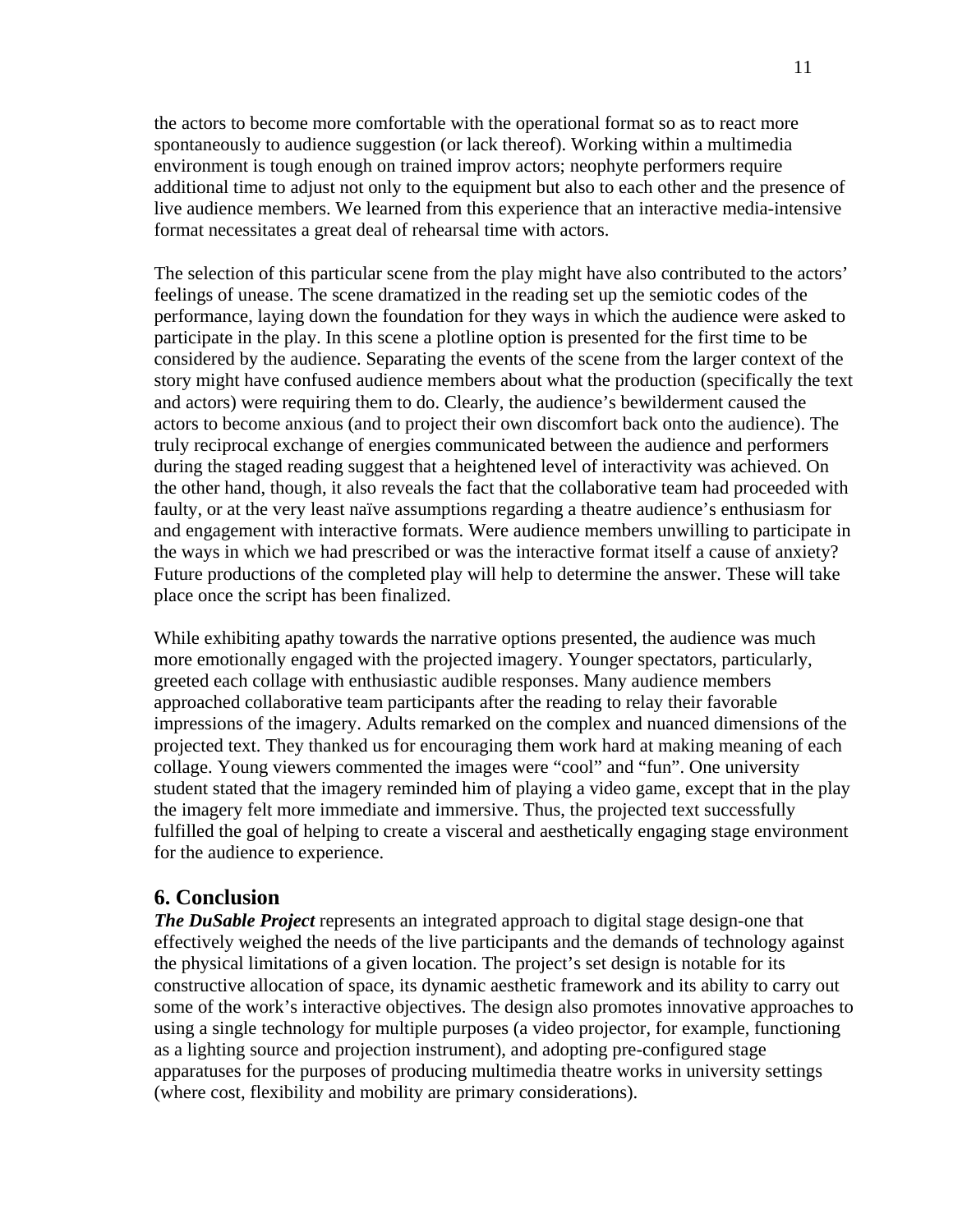When implemented in real-time performance, some set design initiatives intended to increase performer/audience responsiveness worked better than others. Most important, though, because of the staged reading the collaborative team is now in a much better position to alter the play in order to more effectively encourage the audience to interrogate historical methods of study. Is there room for improvement on this point? Yes, absolutely. We should begin by considering how to help frame the plotline options differently. This is not just an issue relating to the text, as any procedural adjustment will impact how the piece is staged.

In presenting an overview of the scene design of *The DuSable Project* the authors' aim is to draw attention to some of the options available to meet challenges arising from working with digital technologies in live performance. In our enthusiasm to document our findings and share our insights, though, we do not mean to gloss over the difficulties inherent in working within a media-rich theatrical environment: the need to labor intensely, concentrate intently, maintain a cooperative and patient attitude and, most significantly, to embrace experimental methods of practice. Technological integration also requires teamwork, shared responsibility and collaborative decision-making processes. In short, participants must work efficiently on both individual and collective levels.

The upside of such effort is the potential of discovering new ways to configure a theatrical environment, the ability to experiment with alternative storytelling strategies on stage and the possibility of engaging audience members with the tools of twenty-first-century life. To this end, it is our hope that this paper will contribute to scholarship concerning the integration of digital media into live theatre that is comprehensible, useful and realizable. Ultimately, the set design described in this work may help to create a new vision of what practitioners can accomplish with interactive media technologies in theatre production.

### **References**

**Following is a list of Web sites for projects/organizations referred to in the paper:** 

**Information and production photos from** *The DuSable Project* **can be found at: http://www.kathrynfarley.org** (**under the heading "Artistic Work")** 

**Electronic Visualization Lab, University of Illinois-Chicago: http://www.evl.uic.edu**

**Northwestern University Center for Interdisciplinary Research in the Arts: http://www.northwestern.edu/cira** 

**Studio Z Theatre Company: [http://www.studioz.org](http://www.studioz.org/)** 

## **About the Authors**



**Sam Ball (Lead Designer of** *The DuSable Project***)** is an emeritus professor of Theatre at Northwestern University where he devised and implemented the curriculum in design